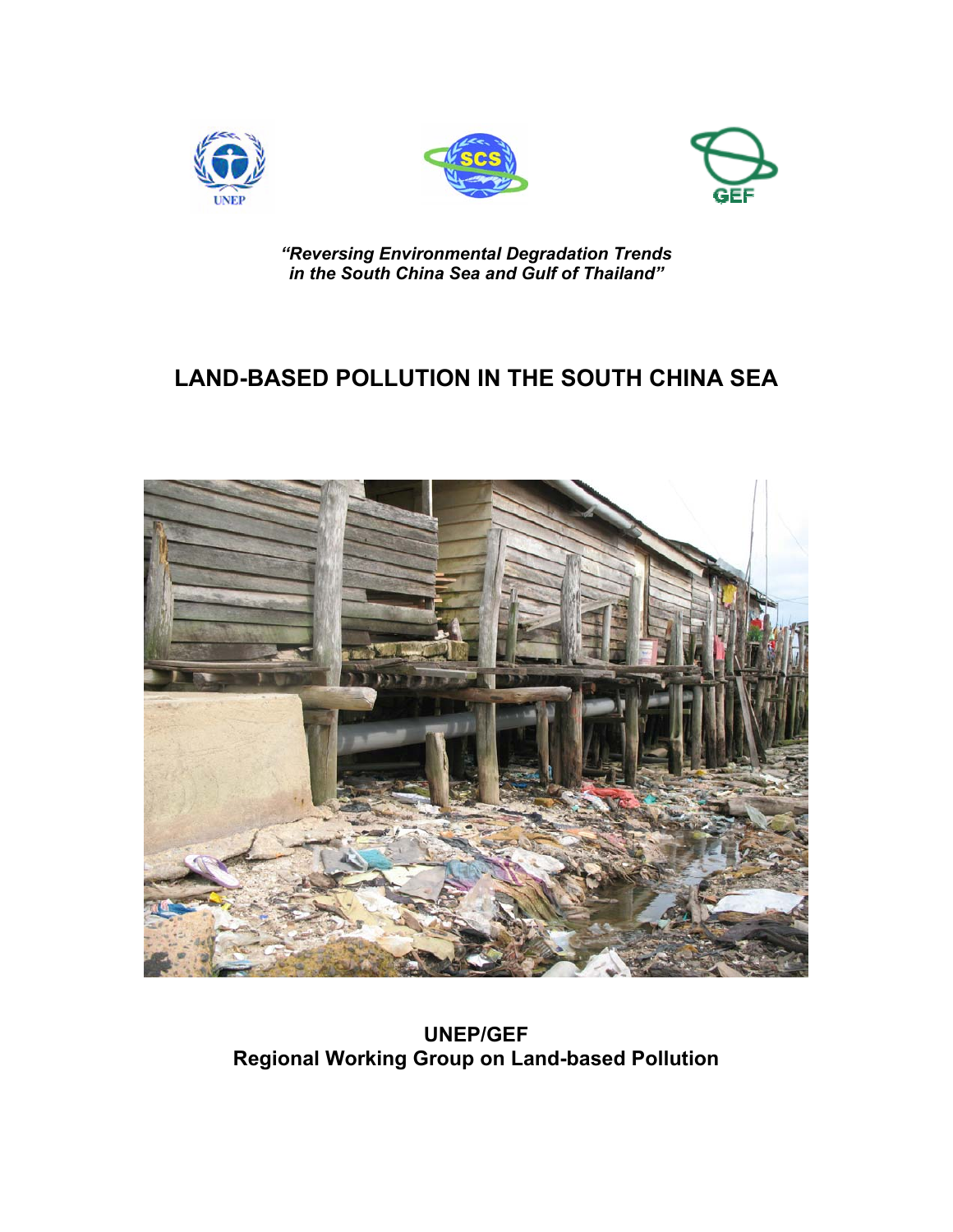





First published in Thailand in 2007 by the United Nations Environment Programme.

Copyright © 2007, United Nations Environment Programme

This publication may be reproduced in whole or in part and in any form for educational or non-profit purposes without special permission from the copyright holder provided acknowledgement of the source is made. UNEP would appreciate receiving a copy of any publication that uses this publication as a source.

No use of this publication may be made for resale or for any other commercial purpose without prior permission in writing from the United Nations Environment Programme.

UNEP/GEF Project Co-ordinating Unit, United Nations Environment Programme, UN Building, 2<sup>nd</sup> Floor Block B, Rajdamnern Avenue, Bangkok 10200, Thailand. Tel. +66 2 288 1886 Fax. +66 2 288 1094 http://www.unepscs.org

# **DISCLAIMER:**

The contents of this report do not necessarily reflect the views and policies of UNEP or the GEF. The designations employed and the presentations do not imply the expression of any opinion whatsoever on the part of UNEP, of the GEF, or of any cooperating organisation concerning the legal status of any country, territory, city or area, of its authorities, or of the delineation of its territories or boundaries.

## **Cover Illustration: Sewage system draining to communal cesspit on land, and domestic solid waste forming marine litter, Batam. Dr. Vo Si Tuan**

#### **Photo credits:**

| Page 2 | Solid Waste Littering a Coral Reef in Van Phong Bay, Viet Nam – Dr. Vo Si Tuan                |
|--------|-----------------------------------------------------------------------------------------------|
| Page 3 | Algal Bloom as a Result of Nutrient Enrichment in Ca Na Bay, Viet Nam – Department of Science |
|        | and Technology, Binh thuan Province                                                           |
| Page 4 | Fish kill in Hainan Province, China - SEAFDEC                                                 |
|        | Marine Litter Discarded in a Coastal Fishing Village, Batu Ampur, Indonesia – Dr. Vo Si Tuan  |
| Page 6 | Compost Production from Organic Wastes in Batam Village, Indonesia – Dr. Vo Si Tuan           |
| Page 7 | Villagers with Locally Produced Compost Ready for Sale in Tanjung Riau Village, Batam,        |
|        | Indonesia - Mr. Noviandra                                                                     |

### **Edited and compiled by: Dr. Gullaya Wattayakorn and Dr. John. C. Pernetta**

This publication has been prepared as a collaborative document of the Regional Working Group on Land-based Pollution of the UNEP/GEF Project entitled *"Reversing Environmental Degradation Trends in the South China Sea and Gulf of Thailand."*

# **For citation purposes this document may be cited as:**

UNEP. 2007. *Land-based Pollution in the South China Sea.* UNEP/GEF/SCS Technical Publication No. 10.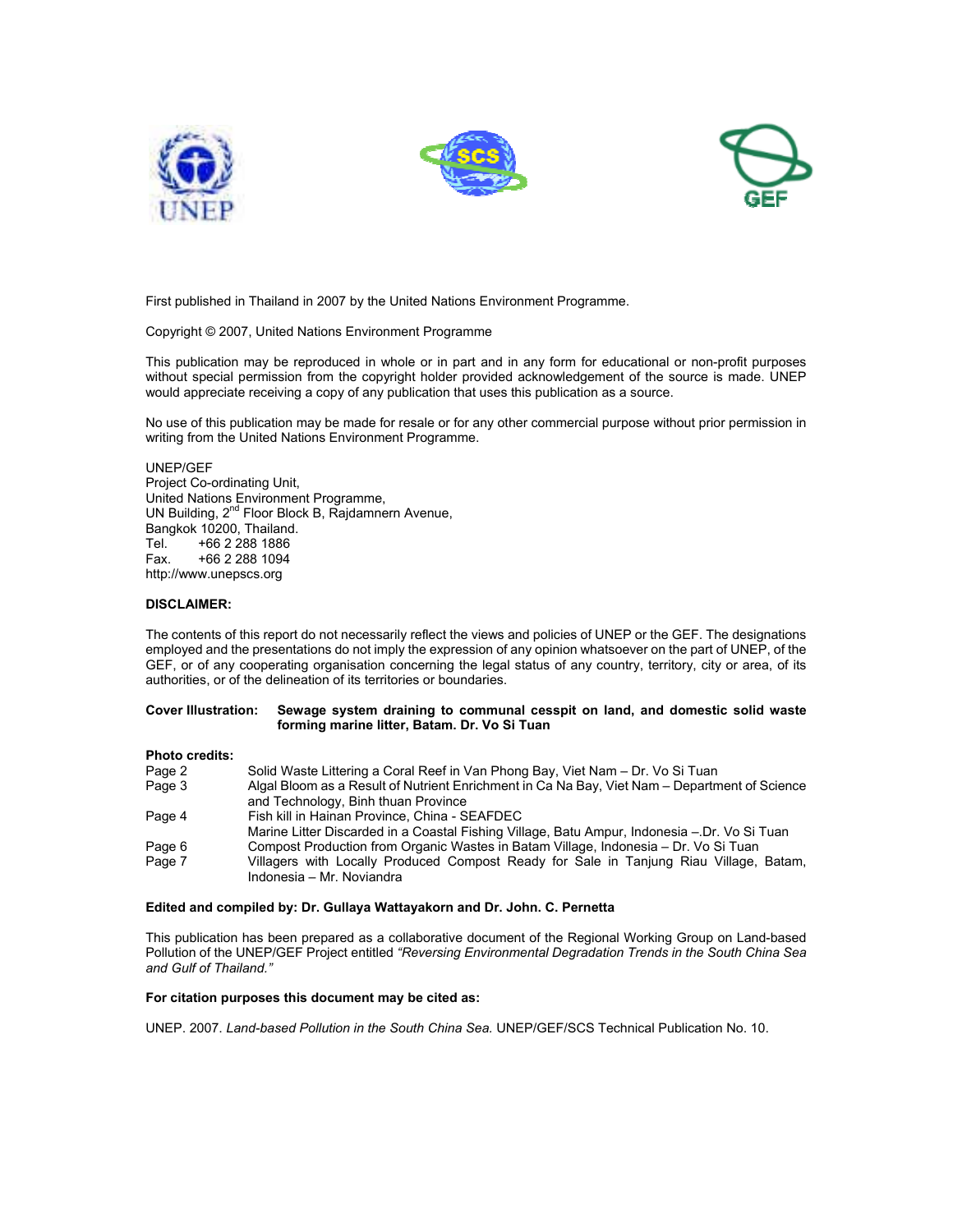# **OVERVIEW OF REGIONAL LAND-BASED POLLUTION CONCERNS AND ACTIONS IN THE SOUTH CHINA SEA**

# **INTRODUCTION**

# **Geographical setting**

The South China Sea is located in the Indo-West Pacific between the Pacific Ocean on the East and the Indian Ocean on the West, and has an area of 3.447 million square kilometres and a maximum depth of 5,245 meters in the Manila Trench. It is situated in the region between  $3^{\circ}$  South and 26 $^{\circ}$ North latitude and between  $100^\circ$  and  $121^\circ$  East longitude. The South China Sea is surrounded by nine countries: China, Viet Nam, Cambodia, Thailand, Malaysia, Singapore, Indonesia, Brunei and the Philippines and contains many islands, including Hainan in the Northwest. Most of the islands are found to the South and East in Indonesia, the Philippines, and Malaysia where hundreds of smaller islands, atolls, submerged reefs and banks are also located. The northeastern sub-basin occupies about fifty percent of the total area of the South China Sea and includes a deep zone with abyssal plain, deep trenches and submerged peaks or guyots. There is an extensive continental shelf bordering the northern and western shores where pollution and contamination problems tend to be more prevalent than in the insular southern and eastern portions of the sea.

The South China Sea is connected to the Pacific Ocean by the Taiwan, and Bashi, Straits; to the Sulu and Celebes Seas by the Mindanao and Balabac Straits; to the Indian Ocean via the Straits of Malacca; and, to the Java Sea by the Kalimantan and Gaspa Straits. The Bashi and Malacca Straits are the most important in terms of the exchange of water between the South China Sea and other water bodies. The South China Sea receives freshwater input from many rivers, and the combined discharge from the Mekong, Pearl, Red and Chao Phraya Rivers is more than a billion cubic meters per year. The largest rivers draining into the South China Sea include the Mekong and Red Rivers in South and North Viet Nam, and the Pearl River in Guangdong Province, China. Discharges from these rivers, including land-based contaminants, influence the distribution of marine habitats and resources in the South China Sea.



Figure 1 The South China Sea and Surrounding Areas.

**Reversing Environmental Degradation Trends in the South China Sea and Gulf of Thailand**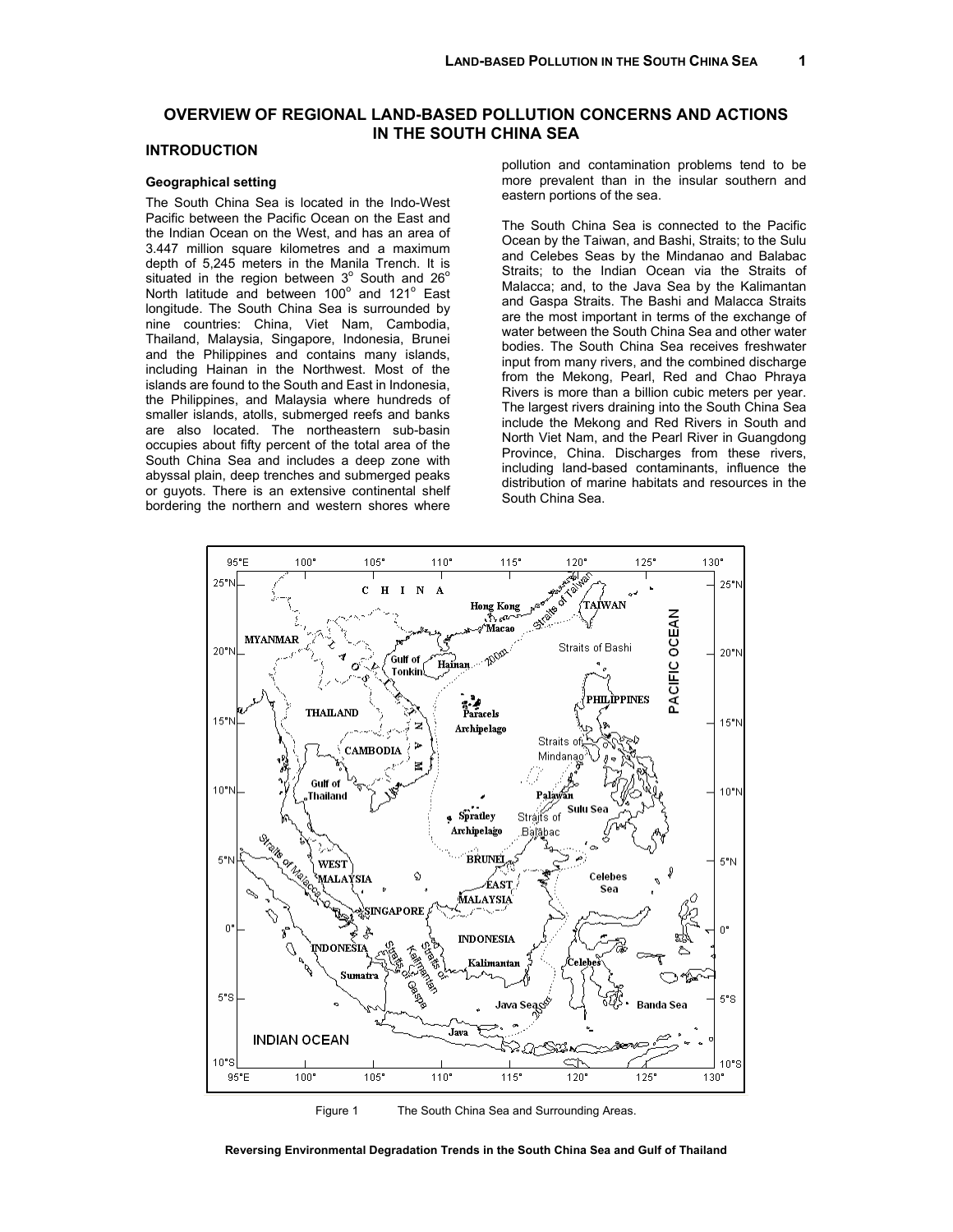The South China Sea is located in the monsoon belt of Southeast Asia with two monsoon periods: the Northeast monsoon from November to March in the winter, and the Southwest monsoon from June to August is in the summer. The two inter-monsoon seasons between April and May and between September and October are transitional periods of unstable wind direction and speed. The South China Sea is influenced by typhoons which originate both inside the South China Sea and outside in the Pacific Ocean. Typhoons mainly affect the coastal areas of Taiwan, China, the Philippines and Viet Nam, and typhoon surges from 3.2 to 3.6 metres have been recorded in China and Viet Nam.

The tides of the South China Sea are complex in comparison with most other seas or ocean areas since there are four different tidal regimes within the basin. Semidiurnal tides only occur in the Taiwan Strait and northern Viet Nam; diurnal tides dominate in the Gulf of Tonkin, and the Gulf of Thailand while both irregular diurnal, and semi-diurnal tides are found elsewhere in the basin, the latter predominating in coastal areas of southern China, Southern Viet Nam, Eastern Malaysia, Northwest Kalimantan and in the Bashi Straits. Maximum tide level at Minjiang (China) is 7.2m; Hong Kong (China) 2.7m; Cua Ong (Viet Nam) 4.7m; Sihanoukville (Cambodia) 1.8m; Bangkok Bar (Thailand) 1.2m; East coast of Malaysia 3.5m; Singapore Straits 3.6m; Sarawak (Indonesia) 5.4m; and Manila (Philippines) 2.2m. (Hydrographic Office, 1994).

As a consequence of the monsoons; the water exchange between the South China Sea and neighbouring water bodies; and the bathymetry of the South China Sea marine basin, there are two types of residual currents in the South China Sea. During the Southwest monsoon the main current flows in a Southwest-Northeast direction along the coast of Viet Nam, and from the Malacca and Kalimantan Straits to the Bashi and Taiwan Straits, resulting in the development of clockwise currents in the southeastern portion of the South China Sea, the Gulf of Thailand, and the Gulf of Tonkin. During the Northeast monsoon, the main current also flows along the coast of Viet Nam, but in an opposite, Northeast-Southwest direction. This is strengthened by currents from the Sulu and East China Seas, resulting in an anticlockwise current in the Gulf of Thailand and the Gulf of Tonkin. Currents are generally stronger in winter than in summer, except in the Gulf of Thailand.

#### **Demographic and economic context**

The countries bordering the South China Sea are some of the most densely populated and with the fastest growing economies in the world. It is estimated that more than 270 million people live in the coastal zone of the South China Sea'. Land-based activities are therefore the main source of contaminants and pollutants in coastal waters. Approximately 70% of contaminants entering the South China Sea are derived from coastal rivers, and include agricultural and urban run-off, industrial discharges, and discharges from ports and harbours. Coastal aquaculture is a significant and growing source of contamination, discharged directly, while inputs via groundwater have not been measured. The major categories of waste discharged into the South China Sea include domestic sewage, industrial and agricultural wastes, mining and construction wastes including sediments and mine tailings. Ship-based sources of pollution are a minor contributor to pollution problems in the South China Sea, but may have severe impacts when large volumes are released such as during major oil spills, and are significant in areas such as the Straits of Malacca where substantial volumes of shipping are concentrated during their passage from the Indian Ocean to the South China Sea.



Figure 2 Solid Waste Littering a Coral Reef in Van Phong Bay, Viet Nam.

#### **Land-based sources of pollution**

- *Domestic sources:* The total population of the nine countries bordering the South China Sea in 2003 was 1.716 billion people, of whom around 600 million were located in the coastal catchments of the South China Sea. Sewage and domestic wastes, including liquid and solid wastes are major pollutants of coastal waters. A large proportion of domestic waste in the South China Sea region is discharged directly or indirectly via rivers to the sea without proper treatment. It is estimated that the populations of countries bordering the South China Sea generate one million metric tonnes of sewage per year. The low level of sewage treatment has led to serious concern with regard to organic and nutrient pollution in the South China Sea. The high organic and nutrient content of untreated sewage leads to eutrophication, the occurrence of red-tides, and harmful algal blooms in localised areas of the coast. The consequences of this include anoxia of bottom waters, resulting in fish and benthos mass mortality. Declines in seafood quality, and public health hazards may result from build up of toxins in maricultured seafood, particularly shellfish derived from phytoplankton in the red tides and harmful algal blooms. Domestic wastes may also introduce pathogenic bacteria, viruses and protozoa to the marine environment which can be taken up by shellfish and reintroduced into the human food chain.
- **Industrial sources:** These include liquid, solid and gaseous wastes from coastal factories involved in the manufacturing and processing of building materials, textiles, paints, food, minerals,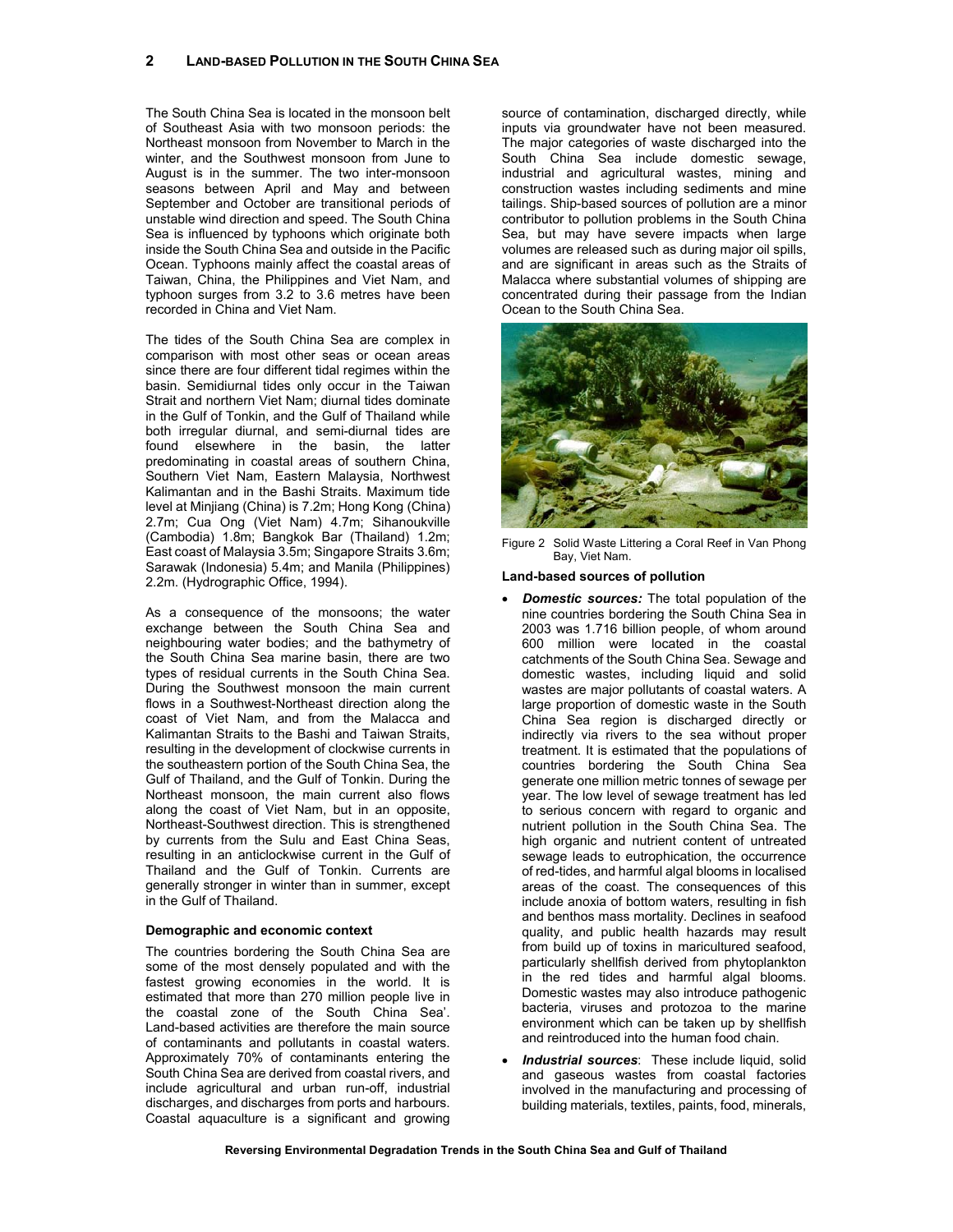and hydrocarbons. Most factories employ obsolete technology and processes and the waste waters discharged into the South China Sea are normally untreated or only partially treated. These wastes contain significant amounts of heavy metals, oil and organic matter which can be toxic to marine organisms.



Figure 3 Algal Bloom as a Result of Nutrient Enrichment in Ca Na Bay, Viet Nam.

- *Port and harbour sources:* The South China Sea carries an enormous volume of marine transport and numerous ports and harbours have been constructed over recent decades to support international, regional and domestic maritime transport. Major wastes from ports and harbours include toxic compounds released from antifouling paints, such as tributyltin (TBT), and oil discharged from ships. Tributyltin is an effective biocide and is toxic to marine organisms at concentrations as low as one nanogram per litre. Ballast water often contains high concentrations of crude oil, which is toxic to marine organisms. It may also contain exotic organisms
- *Agricultural sources:* The countries bordering the South China Sea have a substantial agricultural base. Large and increasing quantities of pesticides and chemical fertilisers are used in the region. Improper handling and application of pesticides and fertilisers has caused pollution of ground water, nearby rivers and coastal waters of the South China Sea. Fish and shellfish are extremely sensitive to pesticides, especially chlorinated hydrocarbons (e.g. the  $96hC_{50}$  value of aldrin to fish is 1  $\mu$ g/L). Intensive animal husbandry is now a growing source of nutrient and organic matter contamination in the coastal waters of China, Viet Nam, Thailand and Malaysia.
- **Mining sources:** The mining of coal, minerals and building materials on land can contaminate the aquatic environment. Mining wastes include the chemicals used in the extraction and primary processing of minerals, low pH water from mine settlement ponds, sediments eroded from mining areas, and heavy metals leached from mine tailings dumps and spilled during transport. Dust from Vietnamese coal mines for example has degraded coral reef and seagrass habitats in coastal waters and sediments from mining have smothered coral reefs in the Philippines.

• *Marine aquaculture sources:* The aquaculture sector has developed rapidly in Southeast Asia over recent decades, largely in response to increased global demand for fish and shrimp products. China is the world's largest aquaculture producer much of it freshwater, whilst Thailand, Viet Nam, Indonesia and the Philippines are also amongst the world's most important aquaculture producing countries. The major pollution problems caused by aquaculture include the discharge of faecal matter from ponds and cages, which is typically high in organic matter, nutrients, and suspended solids, and contamination from antibiotics and other drugs added to the water to treat fish and crustacean diseases. The exposure of acid sulphate soils during excavation of shrimp farm ponds and the subsequent run-off of low pH water to coastal waters during rainfall events is also an issue of concern.



Figure 4 Marine Litter Discarded in a Coastal Fishing Village, Batu Ampur, Indonesia.

### **Contaminants and pollutants in the South China Sea**

Land-based contaminants enter the marine environment through either point sources such as ports, harbours, and industrial complexes or through non-point sources such as rivers or groundwater that contain agricultural run-off, liquid domestic wastes and brackish-water aquaculture contaminants. Suspended solids are mostly derived from land-clearance, logging, coastal construction and the conversion of mangrove forests for other uses. Nutrient loads are mainly derived from untreated domestic wastes from coastal cities or urban areas discharged directly into coastal water bodies or rivers with minimal levels of treatment. Fertilisers, pesticides and herbicides in farming practices are also known to enter coastal waters of the South China Sea via runoff and leaching. Increased suspended solids and nutrient loads impact the productivity of marine ecosystems with suspended solids reducing light penetration and hence photosynthesis and enhanced nutrients increasing primary productivity. Concentrations of ammonia, nitrite, nitrate, and orthophosphate, are increasing and exceed the ASEAN Marine Water Quality Criteria in many locations. Increased inputs of nutrients apparently correspond to the observed frequency of red tides and harmful algal blooms.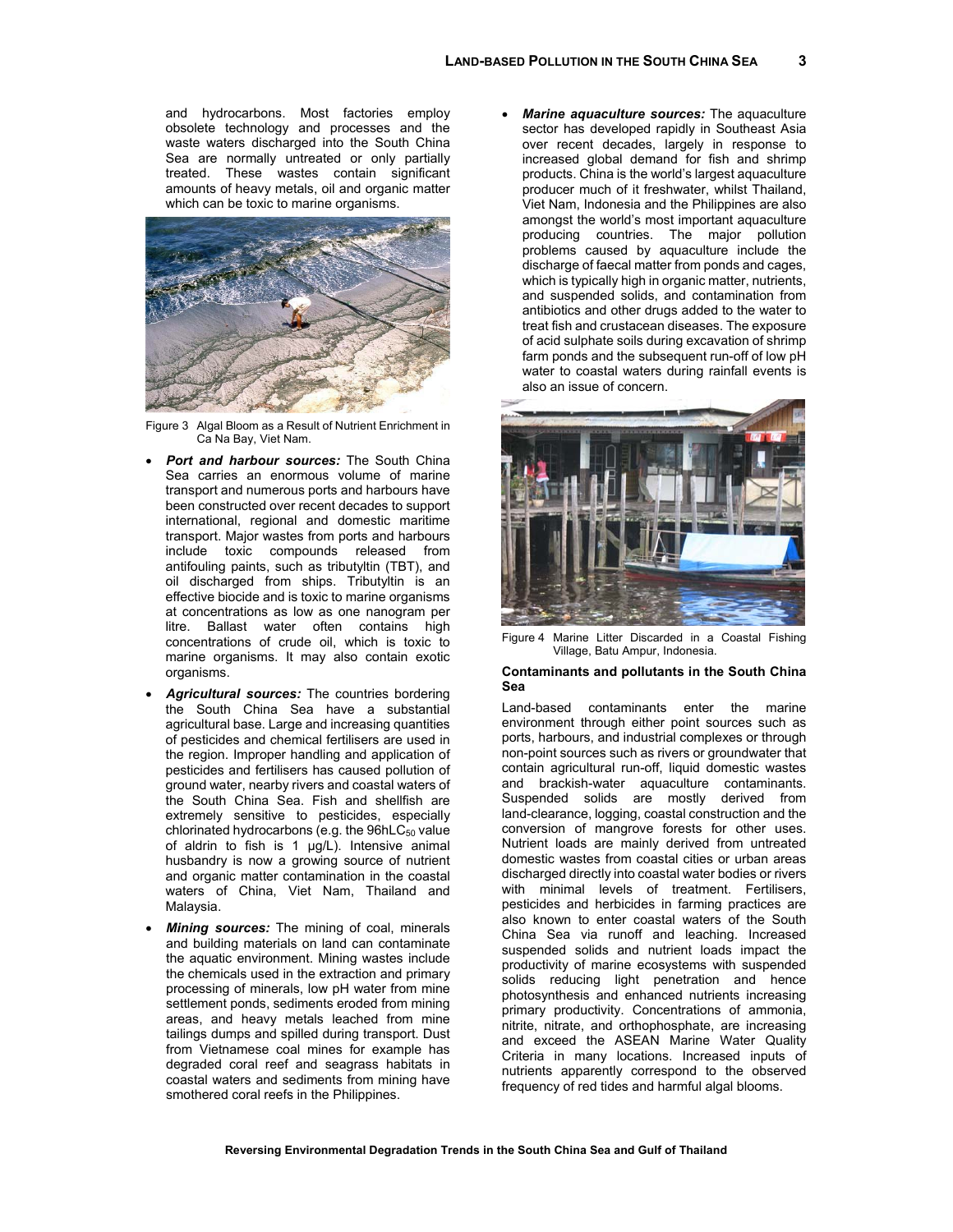The Pearl River estuary in the People's Republic of China is essentially a black river as the result of significant increases in organic pollutants, including nitrogen and phosphorus. Discharges to the South China Sea from the Pearl River estuary are not only high in nutrients but also cause very high Biological Oxygen Demand (B.O.D.)



Figure 5 Fish kill in Hainan Province, China.

Compared to suspended solids and nutrients, oils, heavy metals and persistent organic pollutants (POPs) pose an immediate threat to both living resources and marine ecosystems of the South China Sea. Oil and grease pollution from land-based sources contributes about 50 % to the total oil pollution in the marine environment. The threat of oil pollution to the marine environment and resources is even greater when there are no laws or limited law enforcement. For example, in Cambodia and Viet Nam there are no regulations pertaining to the discharge of ship wastes, with most waste engine oil being discharged directly into coastal water bodies. Similarly, concentrations of oil and grease, mercury, and phenols exceed ASEAN Marine Water Quality Criteria in many coastal water areas of the South China Sea due to weak regulations and minimal monitoring and enforcement.

Based on several studies conducted in the coastal waters of the South China Sea particularly in Thailand, the Philippines, Viet Nam, Malaysia and Indonesia it has been found that concentrations of heavy metals such as mercury (Hg), Arsenic (As) and lead (Pb) have tended to increase over the past two decades. These heavy metals have potential negative impacts on the health of marine living resources and humans who consume seafood products. Sound and strategic actions are needed at all levels of government and by stakeholders to curb heavy metal pollution and accumulation in sediments and biota in the hotspots.

|                    | Water | <b>Sediment</b> | <b>Biota</b> |
|--------------------|-------|-----------------|--------------|
| Cambodia           |       |                 | 3            |
| China              | 102   | >9              | none         |
| Indonesia          | 100   | none            | none         |
| <b>Malaysia</b>    | 128   | none            | none         |
| <b>Philippines</b> |       | 25              | 3            |
| <b>Thailand</b>    | 170   | 50              | 15           |
| <b>Viet Nam</b>    | 22    | 22              | none         |
| Total              |       |                 |              |

Table 1 Numbers of Coastal Water Monitoring Stations in the South China Sea.

# **REGIONAL COLLABORATION IN ADDRESSING LAND-BASED POLLUTION PROBLEMS**

Over the past three decades several regional projects concerning marine pollution have been implemented by various organisations in the South China Sea region. These projects have produced useful information for marine pollution research and monitoring at the regional level and have also built capacity in the participating countries for marine pollution monitoring and management.

The Intergovernmental Oceanographic Commission Sub-commission for the Western Pacific (IOC/WESTPAC) has initiated several regional projects dealing with marine pollution research and monitoring, including an assessment of marine pollution from river inputs which resulted in a regional network of river monitoring systems to monitor nutrients inputs to the Western Pacific Ocean. This network extended over a wide geographic area from Russia in the North to Australia in the South and Fiji in the East. Two inter-calibration exercises were carried out as part of the project and training courses on analytical methods were organised for technicians and scientists from water quality laboratories within the region. The data generated from the project was transmitted to the Responsible National Data Centre for WESTPAC (Japan Oceanographic Data Centre, JODC), and relevant papers were published in the proceedings of the IOC/WESTPAC Scientific Symposia.

During the implementation of the global International Mussel Watch Project, IOC/WESTPAC initiated a mussel watch project to monitor pollutants such as heavy metals and pesticides in the WESTPAC region. A regional network was established, and training courses were organised. During the implementation of the project, reference materials prepared by the National Environment Research Institute, Japan were introduced to and used by the project. However, due to technical difficulties monitoring activities were only carried out in a few participating countries. The project established a mussel watch monitoring network within the region, and trained scientists from regional laboratories.

A third activity was an assessment of pollutants from atmospheric deposition in the WESTPAC region during which some attempts to monitor the deposition of metals (Japan) and organic compounds (PAH, in Thailand) were made. The major findings of the project indicated that the inputs of nutrients to the sea via atmospheric deposition could be as significant as those from river inputs. The results of the surveys in the Yangtze River and Yellow River supported this phenomenon.

Following the United Nations Conference on Environment and Development (UNCED) held in 1992, the Intergovernmental Oceanographic Commission of UNESCO developed the Global Ocean Observing System (GOOS). The Intergovernmental Health of the Oceans Panel, co-sponsored by IOC and UNEP, prepared a strategy for monitoring and prevention of marine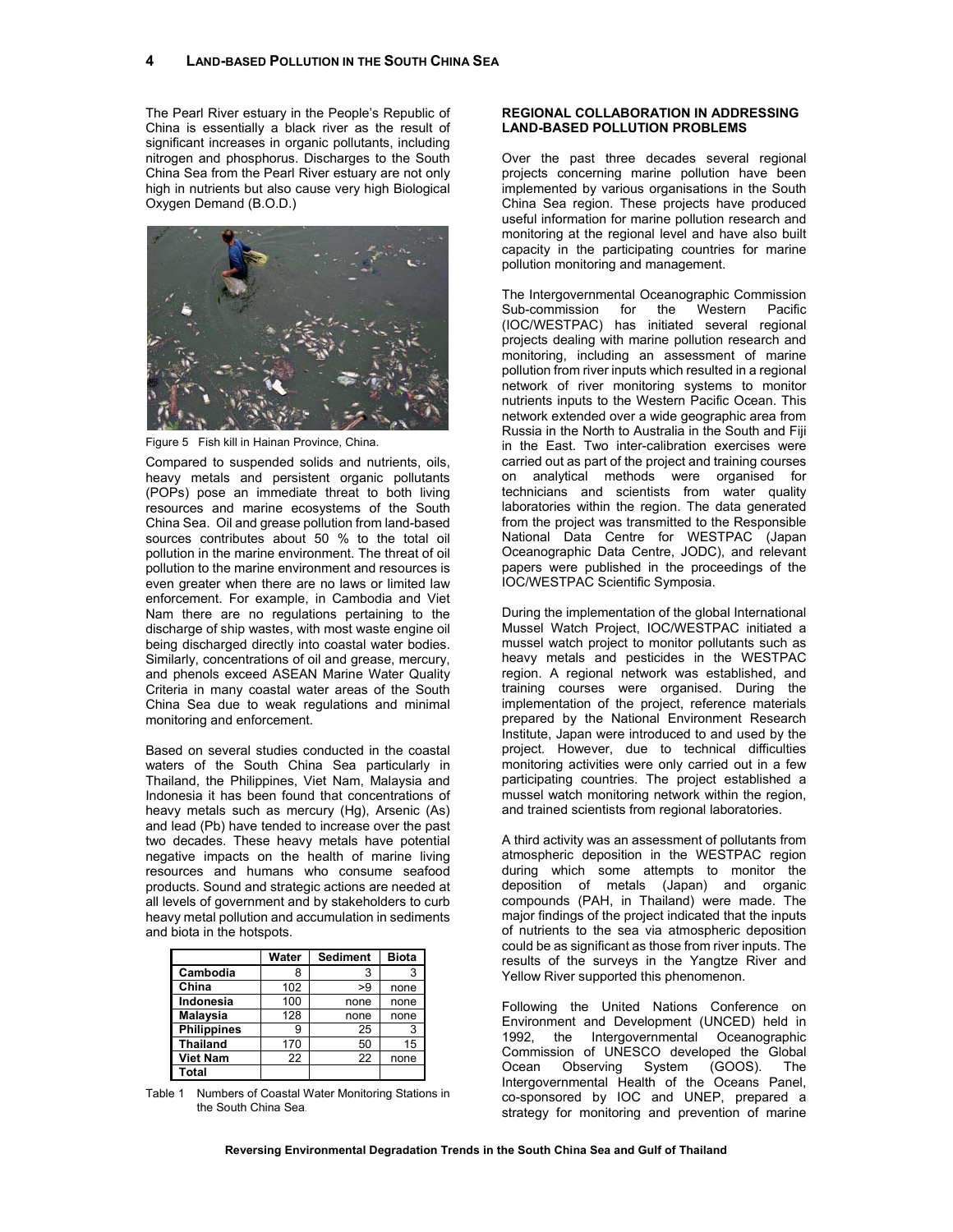pollution. The HOTO Strategy provided scientific guidelines for marine pollution monitoring and prevention, and managing the impacts on human health. The Strategy considered not only the chemical aspects of the pollution problem, but interdisciplinary approaches were proposed to the governments and scientists engaged in the respective activities.

Following the adoption of the Global Programme of Action for the Protection of the Marine Environment from Land-based Pollution (GPA/LBA) in 1992, the Regional Programme of Action for Implementation of the GPA/LBA was adopted in 1996, by the Coordinating Body for the Seas of East Asia (COBSEA  $<sup>1</sup>$ ). Implementation of the Regional</sup> Programme of Action has been carried out since then, including preparation of regional review, organization of relevant workshops and training courses. The primary focus of COBSEA has been on the sources of marine contamination and pollution.

The Partnerships in Environmental Management for the Seas of East Asia commenced as a GEF project in 1992 and has subsequently grown and extended its operations to cover sixteen countries in East Asia. The main objectives have been to build national and regional capacity to implement Integrated Coastal Zone Management Programmes; to reinforce and establish a range of functional networks; and to strengthen national capacity for developing integrated coastal and marine policies as part of the state policies for sustainable socio-economic development.

# **ACTIVITIES OF THE SOUTH CHINA SEA PROJECT**

# **Networking under the South China Sea project**

The Regional Working Group for Land-based Pollution (RWG-LbP) established in the first meeting held in Bangkok, Thailand, 3 - 5 April 2002, is comprised of seven Focal Points from the participating countries<sup>2</sup>, two Regional Experts, and one member from the Project Co-ordinating Unit (PCU). The government designated Focal Points were contracted to provide 25% of their time to the project under the Memoranda of Understanding signed between UNEP and the Specialised Executing Agency within which the focal point worked. The RWG-LbP links to other regional working groups and two regional task forces one for Economic evaluation and one for Legal Matters.

 $\overline{a}$ 

At the national level, the national coordinators or focal points were responsible for convening regular meetings of a national land-based pollution committee or working group. National working groups for land-based pollution were developed in all participating countries, and were Chaired by the National Focal Points. A total of 126 individuals representing sixty six separate national institutions were members of these committees which ranged in size from eight to twenty six members. A total of 12 institutions or agencies with expertise in various aspects of land-based pollution were sub-contracted at the national level to assist in the completion of tasks in the MoU signed with UNEP.

#### **Regional Information Base for Land-Based Pollution Management**

A problem identified during the development phase of the South China Sea Project was that, while many valuable data sets on land-based pollution were available within the region, the sharing of this information was restricted by weak data management systems in most countries. Limited cross-sectorial integration between government ministries and departments involved in marine environment and natural resource management was also identified as a key constraint in improving the information base for the management of land-based pollution of the South China Sea. In response to this, national and regional meta-databases were compiled to enable the sharing of data about existing pollution data sets (i.e., metadata). During the period from 2003-2007, a total of 226 meta-data entries on land-based pollution data sets have been contributed to the regional online meta-database for the South China Sea (http://metadata.unepscs.org) by Cambodia (12), China (27), Indonesia (13), Thailand (28), and Viet Nam (146).

The Regional Working Group on Land-Based Pollution also worked during the preparatory and operational phases of the South China Sea Project to collate data for inclusion in a regional GIS database on: the coastal impacts of pollution (ambient water quality/sediment quality); the impacts of pollution on human health; pollution loading from key rivers draining into the South China Sea basin; and land-based activities in coastal catchments of the South China Sea. However, despite the large number of water quality (539), sediment quality (99), and biota monitoring stations (21) in the South China Sea and Gulf of Thailand, very little information relating to data collected at monitoring stations was contributed to the regional GIS database by the countries (61 data sets in total). A total of 35 datasets relating to the impacts of pollution on human health, and 68 data sets relating to pollution loading from river catchments, were compiled at the regional level over the 5 year period to 2007.

#### **Hot spot characterisation and priority ranking**

The target for the land-based pollution problem is to set and maintain region-wide water quality standards and water quality objectives which will assist in maintaining the health of coastal ecosystems. In order to achieve this goal the project has adopted the marine water quality criteria adopted by the

*<sup>1</sup> COBSEA = The Co-ordinating Body for the Seas of East Asia, an intergovernmental forum of, presently 10 member countries, established by UNEP in 1981 and designated by the then 5 member countries as a means to execute the East Asian Seas Action Plan (UNEP, 1981) COBSEA was at that time congruent with the ASEAN Expert Group on the Environment (Para 36 of* 

*UNEP, 1981). 2 Cambodia, China, Indonesia, Malaysia, Philippines, Thailand and Viet Nam.*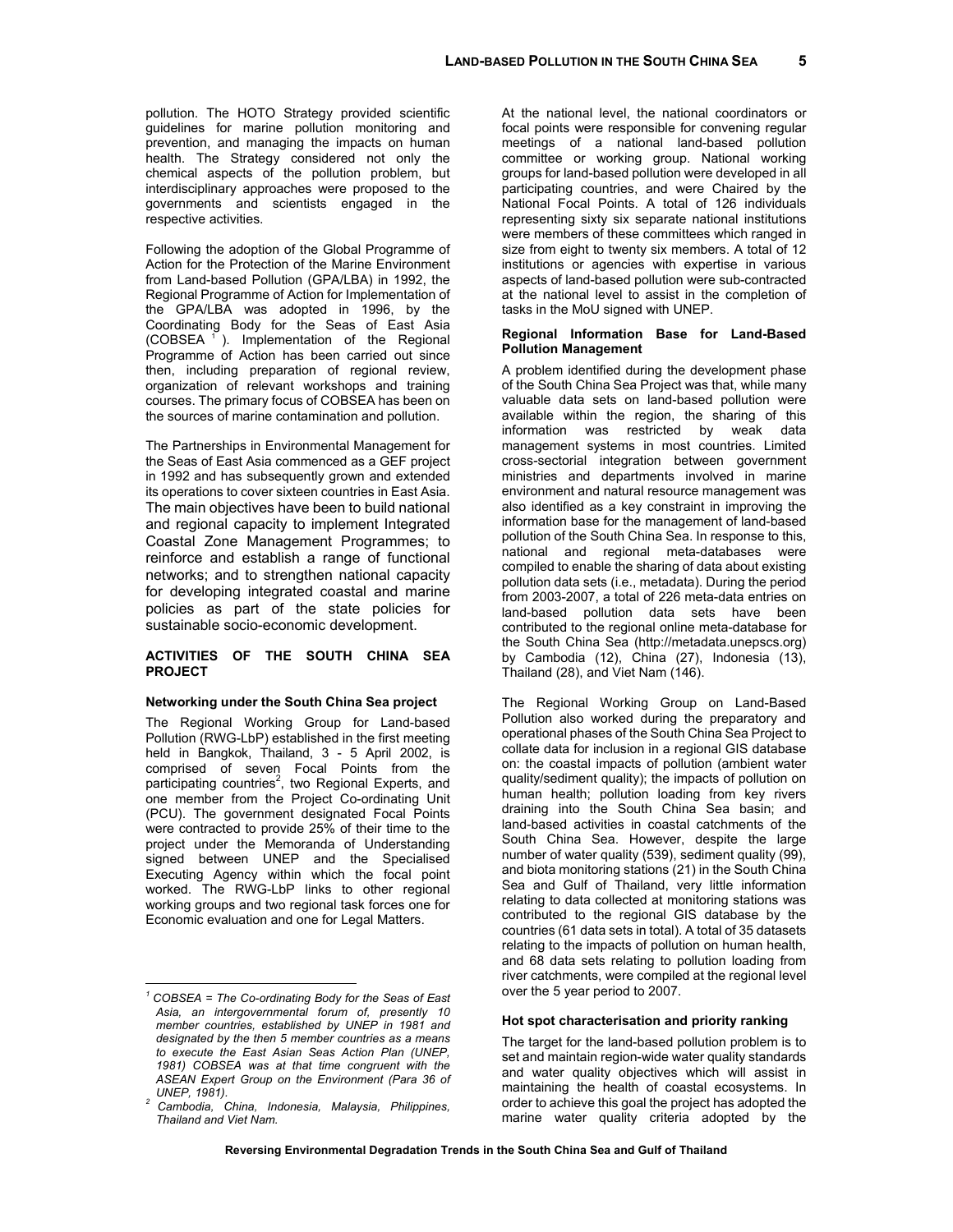Association of South East Asian Nations (ASEAN) and the biological and sediment quality standards used in the People's Republic of China for use in characterising potential regional "pollution hot spots", the term which has been proposed for use within the framework of the UNEP/GEF project as follows:

*"A limited and definable area in which there are prevailing environmental conditions attributable to anthropogenic activities that adversely affect, or threaten to affect, human health, threaten ecosystem functioning, reduce biodiversity and/or compromise resources and amenities of economic importance in a manner that would appear to warrant priority management attention"* 

The procedures employed in characterising pollution hot spots in this project partially benefited from work conducted within the preparative (PDF-B) phase of a UNEP/GEF project on the Russian Arctic. However, the refinement and augmentation of these procedures within the South China Sea project have substantially enhanced their potential replicability. The criteria for ranking hot spots were agreed by consensus and a total of 17 hotspots were characterised using the ranking system agreed at the second meeting of the RWG-LbP (UNEP, 2002).

In categorising the magnitude of the problems the "*impact on the marine environment*" was evaluated in terms of impacts on: water quality; sediment quality; biological samples; changes in living marine organisms; and affected marine communities. Ambient water quality was itself defined in terms of: nutrients; faecal coliform bacteria; heavy metals and dissolved oxygen concentration.

Ranking of the impacts resulting from contaminants in the South China Sea marine basin suggests that the reduction in water quality is apparently the major concern, followed by biological impacts which are less well demonstrated and thirdly contamination of sediments. In terms of the contaminants themselves the most widespread and severe problems resulted from enhanced nutrient inputs whilst heavy metals were found to be a significant problem in biological samples, and sediments of certain hotspots. The results form a sound basis for selection of pilot activities addressing regionally significant impacts of specific contaminants in hot spots of the region and capacity building.

#### **Pilot activities**

In evaluating potential pilot activities it was recognised that the resources available to the project were insufficient to rectify all pollution problems at even one pollution hotspot. The focus was to identify potential pilot activities that would serve as replication models addressing particular types of land-based pollution rather than to attempt the cleanup of individual sources or an entire "hotspot".

As part of this evaluation a "causal chain analysis" was conducted. A causal chain analysis is a recommended GEF tool used in the identification of the causes of change in environmental state, the level or scale of threats at a particular site, and the alternative points of intervention, along the chain of cause and effect. Optimally, all causes are identified and quantified and the potential benefits of intervention at any one point along the chain are evaluated, where possible through some form of cost benefit analysis. The causal chain therefore is used to provide an objective basis for deciding between different types of intervention at a particular site.

On the basis of proposals and their ranking by the regional working group it was agreed that the proposals for the construction of an artificial wetland in the Ling Ding Yang sub-catchment of the Pearl River estuary (China) and for Batam (Indonesia) were recommended to the Project Steering committee for support.

## **The Batam Pilot Site**

The Municipality of Batam covers an area of 1,570.35km<sup>2</sup> located between  $00^{\circ}$  55' – 01<sup>0</sup> 55'North and 103 $^0$  45' - 104 $^0$  10' East, bordered by the Singapore Straits to the North, the Bintan Utara Sub-District in the East, the Senayang Sub-District in the South, and Moro Sub-District in the West. In 2003 the population was 562,661 persons, 268,431 (48%) male and 294,230 (52%) female. Total population growth from 1990 to 2000 was 12% and over the period  $2002 - 2003$  it reached  $5.5\%$ .

Batam is located at a crossroads of international trade and is considered a major centre of economic development in Indonesia. Significant increases in investment across all sectors but particularly in commerce, industry, tourism, and real estate has occurred as a consequence of its proximity to Singapore and has resulted in negative impacts on the environment and resources.

Coastal and marine habitats and the environment of Batam city as a whole have degradation as a consequence of increased population and demands on marine resources of residents following achievement of higher living standards. This has led to overexploitation of resources, increase of domestic and industrial wastes, and physical destruction of coastal habitats. The major land-based pollution problem in coastal waters adjacent to the City is contamination from heavy metals and nutrients.

In term of pollution management, the Agency for Market and Sanitation of Batam City is responsible for the management of domestic waste. Usually, domestic solid waste from markets and the settlements in Batam are dumped in temporary sites prior to composting, burial or, burning. The Environment Impact Management Agency (Bapedalda) is in overall charge of environmental management with responsibilities for monitoring, control and supervision of natural resource use and environmental impact analysis.

With the support of the pilot project, a multi-sectorial management board was established that will be maintained beyond the life of the project. This body not only co-ordinates the pilot activity but also integrates the work of related entities in the planning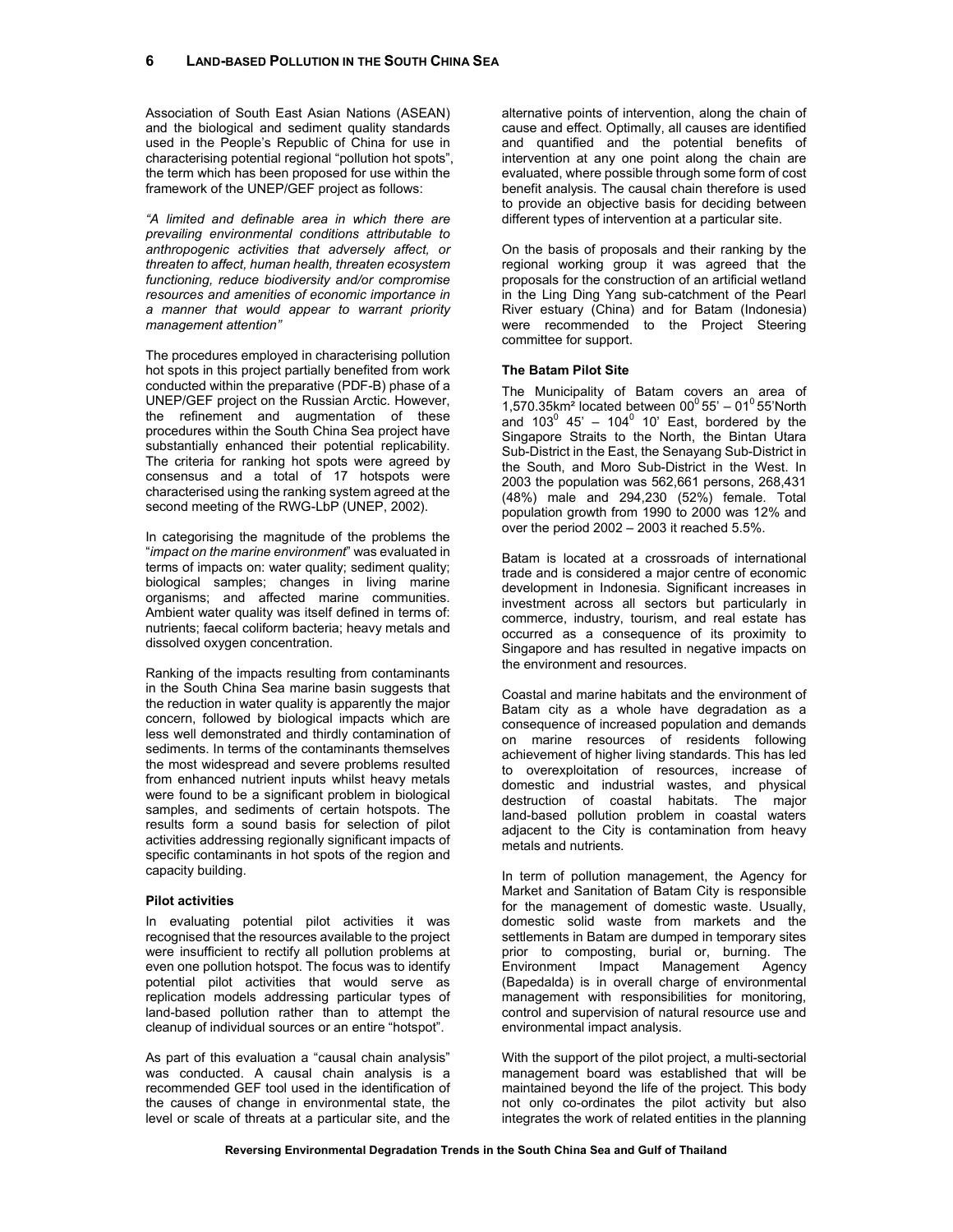and implementation of activities for the sustainable development of the entire city. A rural village outside Batam City was selected for trialling a communal septic system and management of the solid wastes.

In managing the solid wastes in this village the project organised waste collection, storage and treatment at the village. Two hundred plastic rubbish bins were provided for collection of solid wastes separated into organic wet materials and non-organic dry wastes. The organic wastes were gathered in a temporary waste management site and used to produce compost. Around 300 – 400kg of compost is produced per month from organic waste. The product is used as fertiliser in the village and provides an additional source of income. Non-organic waste is transported for disposal at the solid waste dump site of the city.



Figure 5 Compost Production from Organic Wastes in Batam, Indonesia.

The project has worked closely with local communities in Tanjung Riau village in order to address environment problems caused by domestic waste. Ten systems of communal septic tanks were installed each providing for the needs of for 8- 10 families. One third of householders of the village are now connected to such systems and plans are in hand to replicate this system elsewhere.

The activities in domestic waste management have not only improved sanitary conditions in the village but have also proved helpful in enhancing awareness and generating support from the local community for environment management. The management board has encouraged replication of the practices in domestic waste management in Tanjung Riau village as part of the policy of environment management of the city.

In addition the pilot activity has further promoted the adoption of the SUPER and PROPER programmes of Indonesia that were introduced in 2002 with respect to reduce heavy metals discharged from industry. Through activities executed by the pilot project, awareness of industrial sector enterprises regarding waste management has improved significantly and compliance in reducing the heavy metal content of waste water has been enhanced. Involvement of industrial enterprises in environment management in Batam serves as a good example for wider dissemination and adoption.



Figure 6 Villagers with Locally Produced Compost Ready for Sale in Tanjung Riau Village, Batam, Indonesia.

The database on environment status and management in Batam city has been developed to include all data obtained by surveys and monitoring made by environment sector during recent years, and also data collected through the monitoring programme of the industry parks. This database is a helpful tool for environment management of the city: as a means to verify changes in environment state; and to assess the effectiveness of the SUPER and PROPER programmes in terms of reductions in heavy metal contents in waste water discharged from industrial enterprises of the city.

## **Modelling the impacts of nutrient inputs from land-based sources**

As part of the overall work of the project on the impacts of land-based pollution a model was developed to evaluate the sensitivity of coastal ecosystems to changes in nutrient flux from land via rivers. The model is based on the relationship between chlorophyll and nutrient concentration and was developed by SEA START RC using river runoff data and remote sensing information of monthly chlorophyll concentration in the surface waters of the South China Sea (UNEP, 2007a).

Marine water along the Philippine coast from Luzon to the Palawan Islands were found to have the highest assimilative capacity and this part of the South China Sea is never likely to become eutrophic. However, this does not apply to the potential eutrophication of bays and estuaries that were not the focus of this model. The Gulf of Thailand was also found to have a high assimilative capacity while areas with low assimilative capacity include for example the southern cost of China, central Viet Nam, Peninsular Malaysia and the Straits of Malacca (UNEP, 2007a)

The region now has a tool and trained people in each country to undertake modelling of different scenarios of nutrient inputs to coastal waters. The model can be run to estimate the monthly 'effective' loading of total nutrient from any catchment, as point or non-point loading. The model output in chlorophyll equivalent units can be converted to nutrient elements, such as N, using a Chlorophyll to nutrient ratio. The model can be used to simulate the monthly responses of the chlorophyll biomass in any area of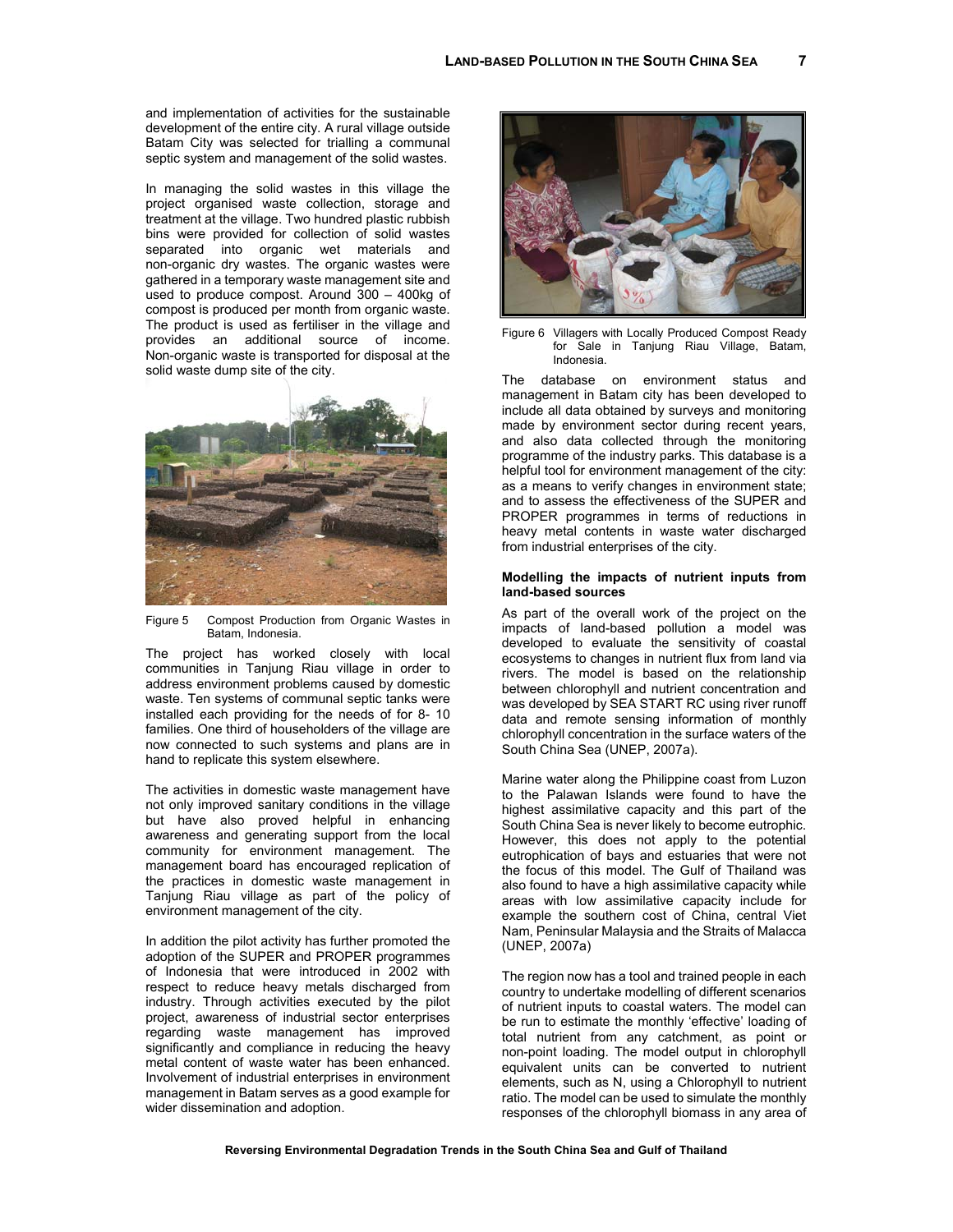the South China Sea (at a resolution  $0.1^\circ \times 0.1^\circ$ ) to different loading scenarios and to estimate the maximum monthly load of nutrient from any selected catchment that would ensure the chlorophyll-defined biomass remains under a pre-defined limit.

#### **Valuing the Impacts of Land-based Pollution**

The Regional Task Force on Economic Valuation has developed a framework for the valuation of land-based pollution impacts on coastal habitats that includes:

- A checklist of the impacts of land-based pollution on coastal habitats, specifying types of pollutants and their specific impacts on the four major habitats [mangroves, coral reefs, seagrass, and wetlands];
- A Framework for valuing the impacts of land-based pollution on the four habitat types, categorising the various specific impacts in the checklist into three categories, i.e. productivity, amenity, and human welfare;
- Procedures to undertake valuation of impacts of land-based pollution on the four habitat types, in which valuation techniques, indicator of measurement, data needed, and notes and assumptions were described for each specific impact identified in the checklist and framework.

The impact checklist, the framework, and the procedures for valuing the impact on the coastal habitats have been reviewed and checked by the members of all Regional Working Groups during the sixth round of meetings.

In general impacts resulting from land-based pollution either cause reductions in production of specific resources which can be measured in terms of losses in market value; in loss of ecosystem services resulting from ecosystem level impacts; and economic losses resulting from illness of individuals eating contaminated seafood. Detailed procedures for the economic evaluation of these impacts in terms of applicable valuation techniques for: productivity, amenity value, and human welfare are provided in the guidelines for economic valuation (UNEP, 2007b)

#### **THE STRATEGY FOR FUTURE ACTIONS TO ADDRESS LAND-BASED POLLUTION**

Countries bordering the South China Sea are experiencing problems with pollutants such as nutrients and organic wastes in their coastal waters. These contaminants are derived mainly from sewage and agricultural discharge and if left unmanaged could lead to eutrophication, decline in living resources, and impacts on human health. Current land-based pollution management practices differ between countries.

Most countries have environmental laws which require the establishment of standards and enforcement to ensure compliance. In order to meet standards and regulations stipulated under the law, structural facilities like waste water treatment plants

are required, yet often the financial resources to invest in such infrastructure are lacking.

All countries in the region require an Environmental Assessment (EIA) prior to initiating a major development project and all have programmes to increase environmental awareness, and educate the public regarding environmental issues. In addition, monitoring of pollution discharge points and water quality monitoring is also currently undertaken by all countries.

Although these management practices are in place some countries lack the capacity to enforce the Environmental Acts due to limited budgets and manpower. Private sector waste producers generally do not have treatment facilities resulting in a low level of compliance with standards stipulated under the law.

Monitoring programmes for some countries involve extensive numbers of sites, but the data collected are not used appropriately, being used merely for the publication and dissemination of annual and environment quality reports.

In order to address the key challenges and weakness in land-based pollution management, the RWG-LbP, in its seventh meeting, suggested the adoption of targets for land-based pollution including the setting and maintaining of region-wide water quality standards and water quality objectives which will assist in maintaining coastal ecosystem health.

#### **References**

- Hydrographic Office, Ministry of Defence, UK, 1994. Admiralty Tide Tables and Tidal Stream Tables, Volume 3, Pacific Ocean and Adjacent Sea. Published by the Hydrographer of the Navy, England.
- UNEP, 2002. Reversing Environmental Degradation Trends in the South China Sea and Gulf of Thailand. Report of the Second Meeting of the Regional Working Group on Land-based Pollution. UNEP/GEF/South China Sea/RWG-LbP.2/3.
- UNEP, 2006. Reversing Environmental Degradation Trends in the South China Sea and Gulf of Thailand. Report of the Seventh Meeting of the Regional Working Group on Land-based<br>Pollution. UNEP/GEF/South China UNEP/GEF/South China Sea/RWG-LbP.7/3.
- UNEP, 2007a. Modelling the Carrying Capacity of the South China Sea Marine Basin with respect to Nutrient Loading from Land-Based Sources in the context of the UNEP/GEF Project<br>entitled: "Reversing Environmental Environmental Degradation Trends in the South China Sea and Gulf of Thailand". South China Sea Knowledge Document No. 5. UNEP/GEF/SCS/Inf.5
- UNEP, 2007b. Guidelines for Conducting Economic Valuation of Coastal Ecosystem Goods and Services. UNEP/GEF/SCS Technical Publication No. 8.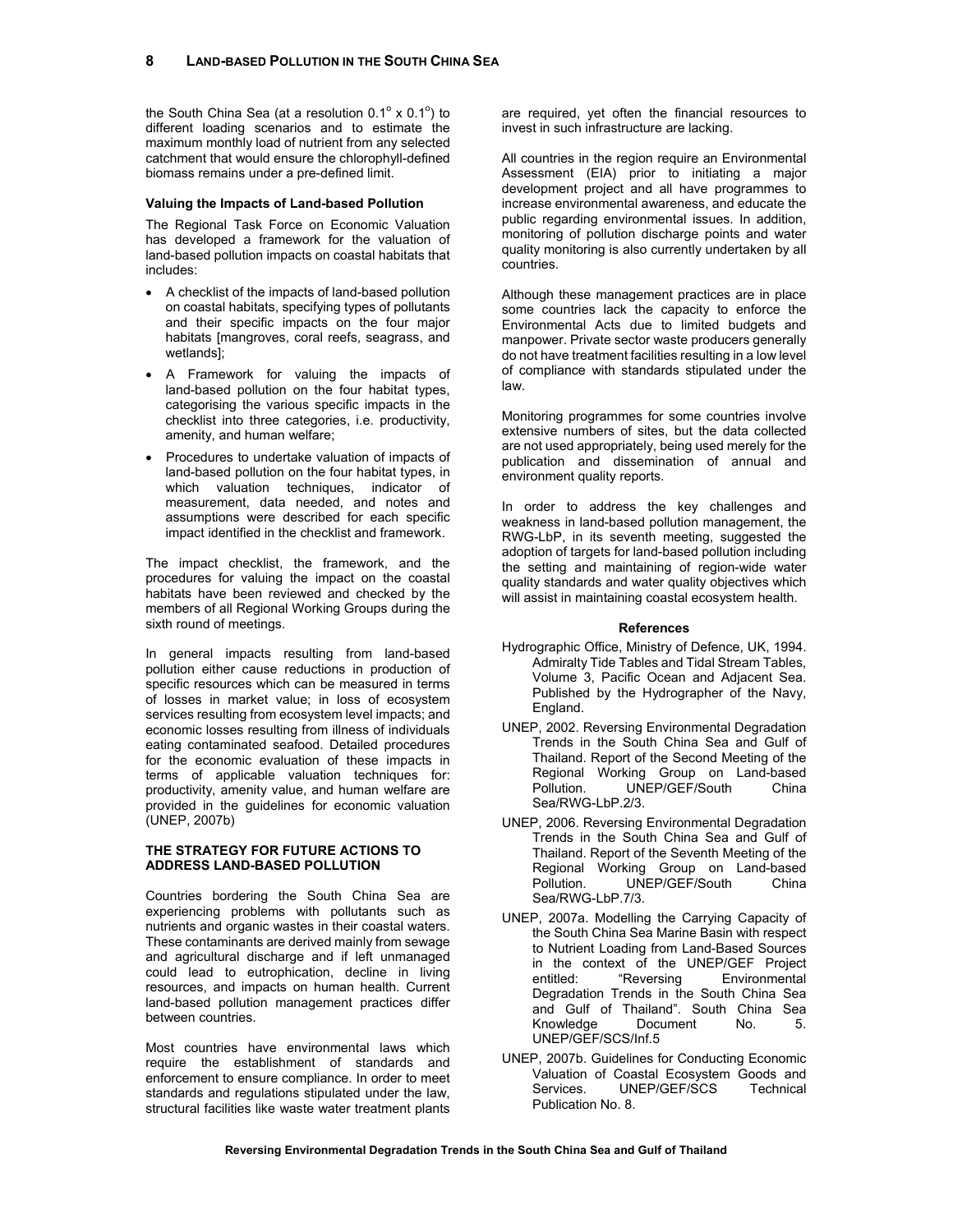# **MEMBERS OF THE REGIONAL WORKING GROUP ON LAND-BASED POLLUTION**

- **Dr. Gullaya Wattayakorn**, Marine Science Department, Chulalongkorn University, Phayathai Road, Bangkok 10330, Thailand, Tel: (662) 218 5407; 218 5409, Fax: (662) 255 0780, E-mail: *gullaya@chula.ac.th; gullaya@gmail.com*
- **Professor Dr. Law Ah Theem**, Faculty of Maritime Studies and Marine Science, University Malaysia Terengganu (UMT), Mengabang Telipot, 21030 Kuala Terengganu, Terengganu Darul Iman, Malaysia, Tel: (609) 668 3302, Fax: (609) 669 3193, E-mail: *atlaw@umt.edu.my*
- **Dr. Zainal Arifin**, Research Center for Oceanography, Indonesian Institutes of Science, Jl. Pasir Putih l, Ancol Timur, Jakarta, 14430, Indonesia, Tel: (62 21) 6471 3850 ext. 125, E-mail: *zarifin@dnet.net.id*
- **Mr. Pak Sokharavuth**, Deputy Director Department of Pollution Control, Ministry of Environment, #48 Samdech Preah Sihanouk, Sangkat Tonle Bassac, Khan Chamkarmon, Phnom Penh, Cambodia, Tel: (855 23) 222 439, Fax: (855 23) 987 880, E-mail: *sokharavuth@online.com.kh*
- **Professor Han Baoxin**, Deputy Director, South China Institute of Environmental Sciences, 7 West Yuancun Road, Guangzhou 510655, Guangdong Province, China, Tel: (86 20) 855 41616, Fax: (86 20) 8552 5658, E-mail: *hbx@scies.com.cn; bxhan@21cn.com*
- **Mrs. Wahyu Indraningsih**, Assistant the Deputy Minister of Environment on Marine and Coastal Degradation Control Affairs, Ministry of Environment, Jl D.I. Panjaitan, Kebon Nanas, Jakarta 13410, Indonesia, Tel: (62 21) 8590 5638, Fax: (62 21) 8590 4929, E-mail: *pkepl@menlh.go.id; windraningsih@menlh.go.id*
- **Mr. Hashim bin Daud**, Director, Marine and Water Division, Department of Environment (DOE), Level 2, Podium 2, Block 4G3 Precint 4, Federal Government Administrative Centre, 62574, Putrajaya, Malaysia, Tel: (603) 8871 2104, Fax: (603) 8888 4070, E-mail: *hd@doe.gov.my*
- **Ms. Perseveranda-Fe J. Otico**, Pollution Research Section, Research And Development Division, Environmental Management Bureau , (EMB), DENR Compound, Visayas Avenue, Diliman, Quezon City; Philippines, Tel: (632) 426 4332; 426 4339, Fax: (632) 927 1518; 426 4340 E-Mail: *fejotico@yahoo.com*
- **Ms. Chutamad Kavinseksan**, Acting Director Marine Environment Division, Ministry of Natural Resources and Environment, 92 Soi Pahon Yothin 7, Pahon Yothin Rd., Sam Sen Nai, Phaya Thai, Bangkok 10400, Thailand, Tel: (662) 2982253-4; Fax: (662) 298 2240
- **Dr. Nguyen Thi Viet Lien**, Deputy Director (formerly Dr. Sc. Pham Van Ninh,) Center for Marine Environment Survey, Research and Consultation, Institute of Mechanics, VAST, 264 Doi Can Street, Ba Dinh District, Hanoi, Viet Nam, Tel: (844) 762 6087; 832 6195, Fax: (844) 832 7903, Email: *nvlien@imech.ac.vn*
- **Dr. Vo Si Tuan**, Senior Expert, UNEP/GEF Project Co-ordinating Unit, United Nations Environment Programme, 2<sup>nd</sup> Floor, Block B, United Nations Building, Rajdamnern Avenue, Bangkok 10200, Thailand, Tel: (66 2) 288 2084, Fax: (66 2) 288 1094, E-mail: *vo@un.org*